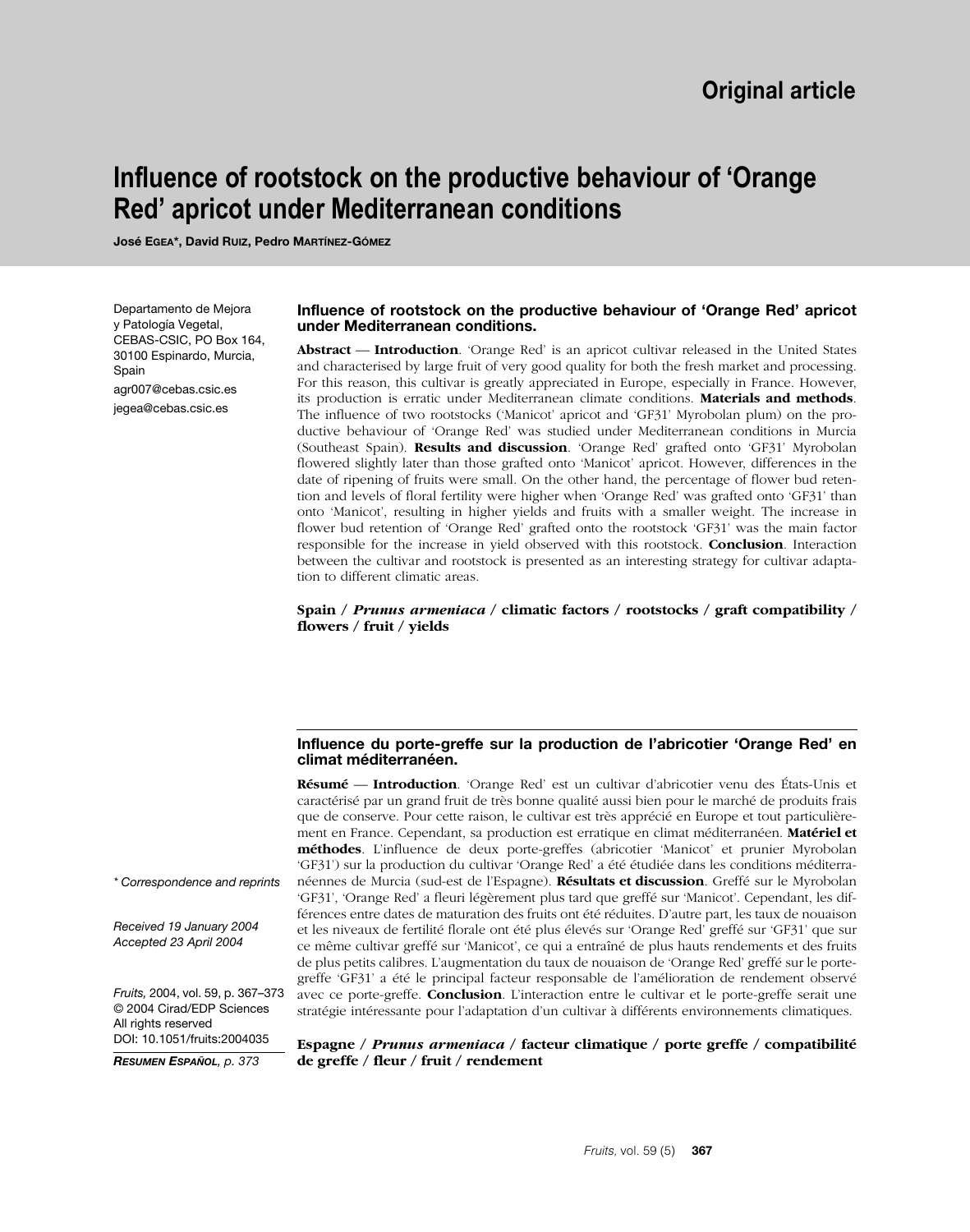# **1. Introduction**

'Orange Red'® (synonymous with Barth®) is the denomination of an apricot cultivar released in New Jersey, United States, and encoded initially as 'NJA-32' [1]. This new release resulted from the cross between the Iranian cultivar 'Lasgerdi Mashhad' and 'NJA2', another new selection released in New Jersey from the open pollination of the cultivar Morden 604 [2].

In general, irregularity of yield is one of the main handicaps in temperate fruit production [3] and has been shown to be due to different problems concerning climatic adaptation and flower development [4–8]. On the other hand, the rootstock has been described as a factor affecting the chill requirements of cultivars in different climatic conditions [9–11].

The objective of this work was to study the influence of the rootstock on the productive behaviour of the apricot cultivar 'Orange Red' under Mediterranean climatic conditions.

# **2. Materials and methods**

## **2.1. Plant material**

Four replications of the apricot cultivar 'Orange Red' were grafted onto two different rootstocks (four trees per rootstock): seedlings of 'Manicot' apricot (a selection of INRA of Avignon, France), and clonal rootstocks of 'GF31' Myrobolan plum (a selec-

#### **Table I.**

Accumulation of chill units for 'Orange Red' apricot trees studied in an experimental field (Murcia, Spain) from November 1st to February 15th according to the model of Richardson *et al.* [21].

| Year      | Chill units accumulated |
|-----------|-------------------------|
| 1997-1998 | 960                     |
| 1998-1999 | 1339                    |
| 1999-2000 | 1350                    |
| 2000-2001 | 1147                    |
| 2001-2002 | 1523                    |
| 2002-2003 | 1354                    |

tion of INRA of Bordeaux, France). Two repetitions of the French apricot cultivar 'Bergeron' grafted onto 'Manicot' rootstock (two trees in total) were also assayed as reference in some experiments.

#### **2.2. Experimental field**

The experiments were conducted in an experimental orchard in Calasparra, in the region of Murcia, Southeast Spain (lat. 37º N, long. 1º W). The experimental field, with sandy soil without waterlogging problems, was situated at 450 m altitude and 50 km from the Mediterranean coast. The trees, spaced (8 × 8) m, were planted in 1993. The study lasted 7 years (1996 to 2002). The presence of honey bees guaranteed the adequate pollination of cultivars.

Chill units were calculated according to the model of Richardson *et al.* [12] and accumulated from (1000 to 1500) units from November 1st to February 15th (*table I*). According to Guerriero *et al*. [13], the chill unit requirements of 'Orange Red' are around 1400 units while those of Bergeron are around 1220 units. The chill units in our experimental field were at the limit of the requirements of the apricot cultivars studied and could have affected their productive behaviour.

# **2.3. Date of flowering and ripening**

The date of flowering was considered to be when 50% of the flowers of the tree were open (stage F of Fleckinger), observed by an expert. The date of ripening was considered to be the time of the commercial harvest of the fruits by visual observation. These parameters were evaluated for 'Orange Red' and 'Bergeron'.

## **2.4. Flower quality: flower bud retention, aborted pistils and floral fertility**

Approximately 500 flower buds were studied on three different branches per tree, randomly chosen for each treatment during the 7 years of the study. The flower bud retention percentage was determined by comparing the initial number of flower buds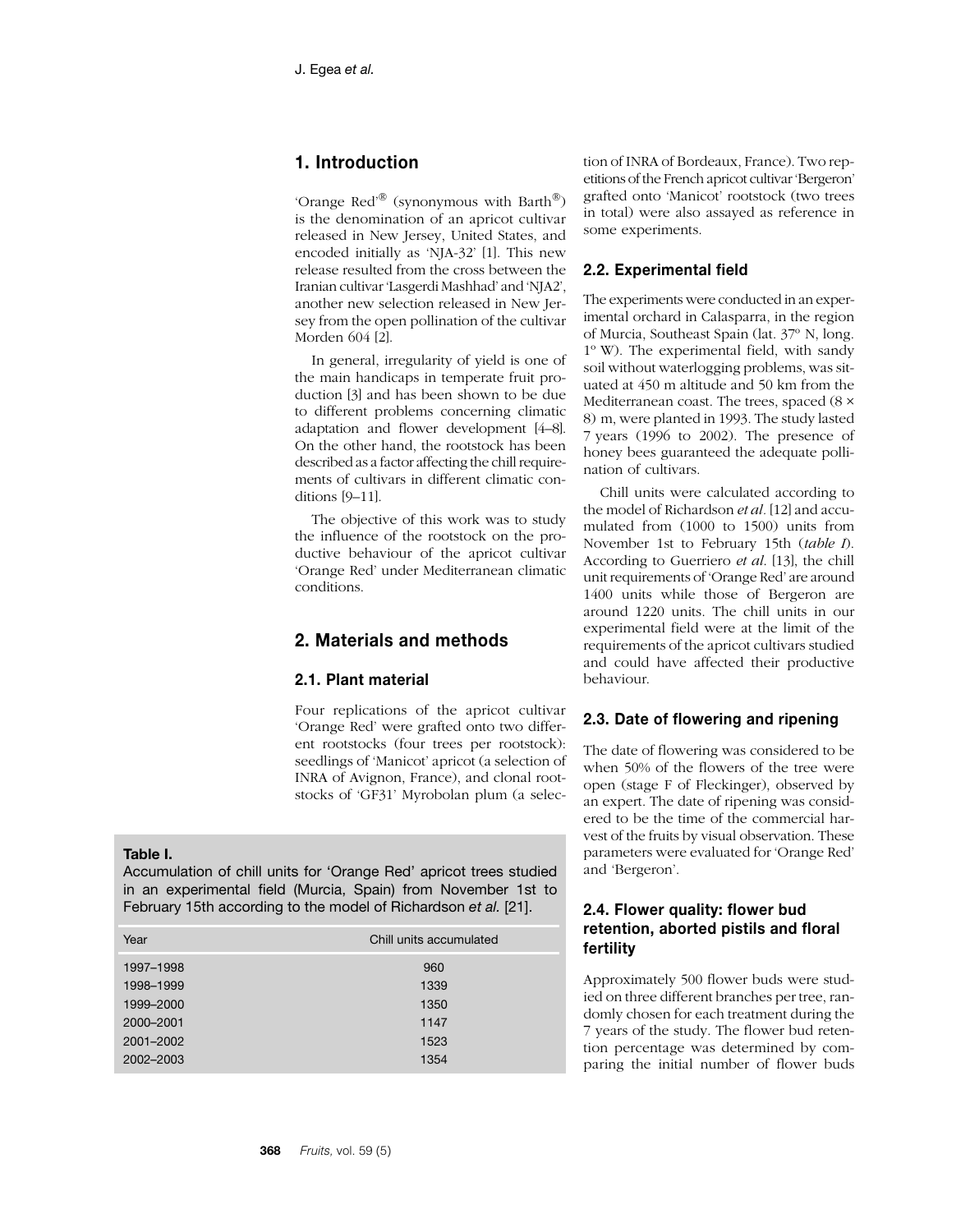#### **Table II.**

Comparison of flowering and ripening dates of the apricot cultivar 'Orange Red' grafted onto 'Manicot' apricot and 'GF31' Myrobolan plum rootstocks, and apricot cultivar 'Bergeron' grafted onto 'Manicot' apricot rootstock.

| - Flowering dates |                 |          |         |                   |                                                                                                             |                   |                   |                   |
|-------------------|-----------------|----------|---------|-------------------|-------------------------------------------------------------------------------------------------------------|-------------------|-------------------|-------------------|
| Cultivar          | Rootstock       | 1996     | 1997    | 1998              | 1999                                                                                                        | 2000              | 2001              | 2002              |
| Orange Red        | Manicot<br>GF31 |          |         |                   | 31 March 9 March 20 March 15 March 12 March 12 March 8 March<br>16 March 24 March 22 March 15 March 8 March |                   |                   |                   |
| Bergeron          | Manicot         | 30 March | 6 March |                   | 18 March 12 March 10 March 10 March 8 March                                                                 |                   |                   |                   |
| - Ripening dates  |                 |          |         |                   |                                                                                                             |                   |                   |                   |
| Cultivar          | Rootstock       | 1996     | 1997    | 1998              | 1999                                                                                                        | 2000              | 2001              | 2002              |
| Orange Red        | Manicot         |          | 26 May  | 27 May            | 25 May                                                                                                      | 21 May            | 26 May            | 30 May            |
| Bergeron          | GF31<br>Manicot | -        | 26 May  | 2 June<br>20 June | 29 May<br>15 June                                                                                           | 21 May<br>19 June | 26 May<br>12 June | 30 May<br>12 June |

(stage A) and the final number of open flowers (stage F); it is complementary to the flower bud abscission. In addition, the percentage of aborted pistils (necrosis of pistils) was studied in approximately 500 more flowers, from three other branches per tree, randomly chosen. Finally, another 500 open flowers (stage F) from another three branches per tree were hand-pollinated. The floral fertility percentage was calculated from the number of mature fruits at harvest time divided by the number of flowers pollinated [14]. Flowers were hand-pollinated with compatible pollen from 'Bergeron'.

## **2.5. Yield and fruit size**

Yields (kg per tree) were evaluated in the four studied replications of 'Orange Red' grafted onto 'Manicot' and 'GF31' rootstocks. In addition, 10 fruits of each tree were randomly chosen for the evaluation of fruit size (g) in each treatment.

#### **2.6. Statistical analysis**

The trial was arranged in a completely randomised design. Mean values of flower bud retention, aborted pistils and floral fertility were expressed as percentages, whilst yield was expressed as kg per tree and fruit weight. A chi-squared  $(\chi^2)$  test was used to

identify significant differences between the means of the different parameters. Mean values were compared only between the two rootstocks assayed during each year of the study [15].

## **3. Results and discussion**

## **3.1. Dates of flowering and ripening**

Comparing the times for flowering and ripening of 'Orange Red' and 'Bergeron' grafted onto 'Manicot' and 'GF31' rootstocks, the flowering date in the cultivar 'Orange Red' varied greatly during the different years studied and ranged from March 8th to March 31st (*table II*). In our experimental conditions, in Murcia, this cultivar blooms around the second week of March, with a flowering date similar to the cultivar 'Bergeron'.

The rootstock seems to have an influence on the time of flowering of 'Orange Red' under our Mediterranean conditions. Trees of 'Orange Red' grafted onto 'GF31' Myrobolan had delayed flowering in comparison with those grafted onto 'Manicot' apricot. This delay was around 10 days in some years. These results agree with those obtained by Chandler [16], Young and Olcott-Reid [11] and Couvillon *et al.* [9], who found an influence of the rootstock on the flowering date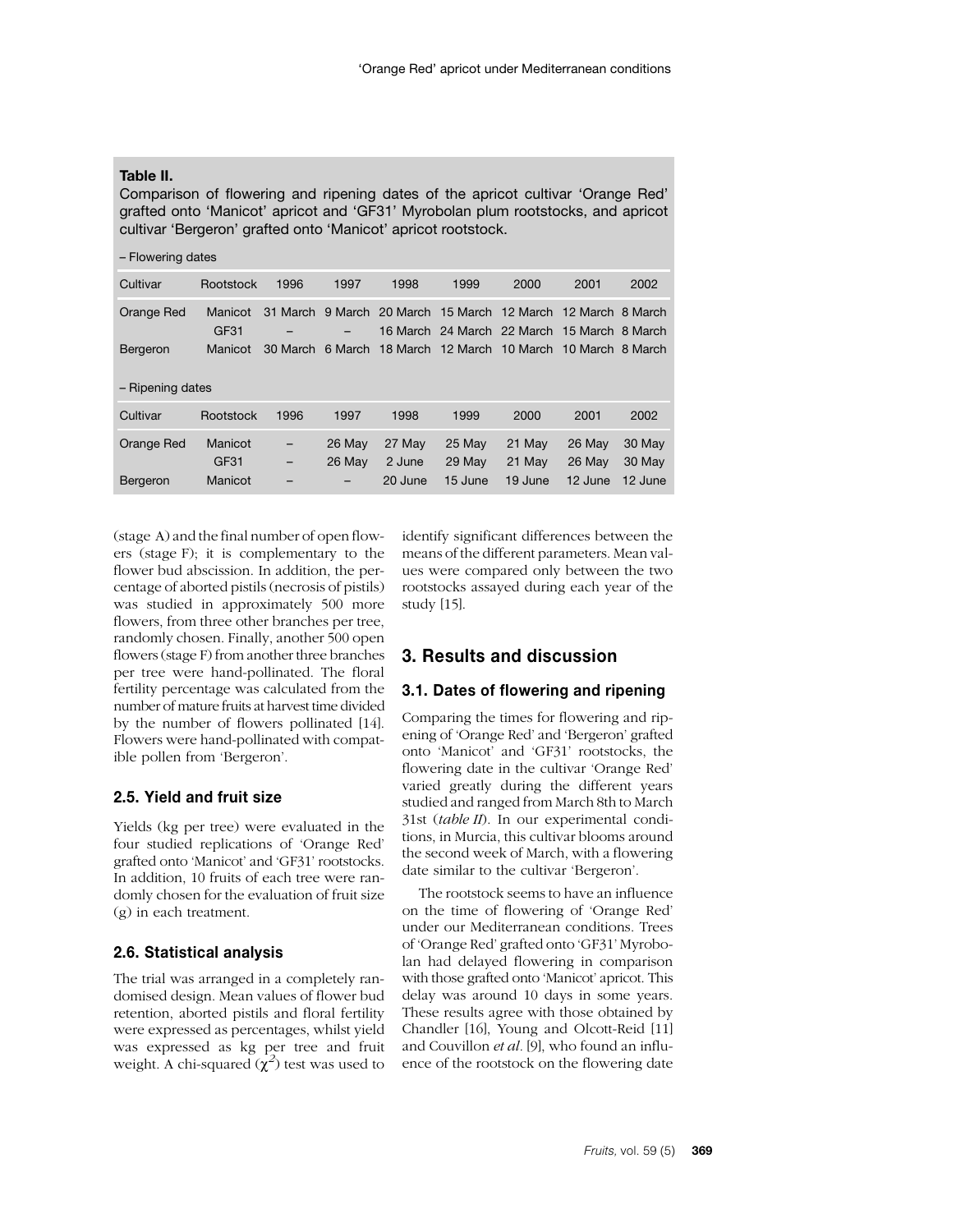#### **Table III.**

Productive behaviour of the apricot cultivar 'Orange Red' grafted onto 'Manicot' apricot and 'GF31' Myrobolan plum rootstocks (Murcia, Spain).

| Rootstock                           | 1996  | 1997              | 1998              | 1999              | 2000    | 2001   | 2002  |
|-------------------------------------|-------|-------------------|-------------------|-------------------|---------|--------|-------|
| Flower bud retention (%)<br>Manicot | 15.9a | 5.3 <sub>b</sub>  | 3.5 <sub>b</sub>  | 21.3a             | 1.7a    | 43.4a  | 12.2a |
| GF31                                | 16.7a | 18.6a             | 15.2a             | 34.5a             | 1.5a    | 48.7 a | 19.9a |
| Aborted pistils (%)                 |       |                   |                   |                   |         |        |       |
| Manicot                             | 49.2a |                   |                   | 5.1a              |         | 54.0a  | 12.3a |
| GF31                                | 48.0a |                   |                   | 5.0a              |         | 54.0 a | 12.3a |
| Floral fertility (%)                |       |                   |                   |                   |         |        |       |
| Manicot                             |       | -                 | 57.1a             | 12.3a             |         | 57.3a  | 17.8a |
| GF31                                |       |                   | 60.3a             | 18.7 a            |         | 61.4 a | 35.7a |
| Yield (kg per tree)                 |       |                   |                   |                   |         |        |       |
| Manicot                             |       | -                 | 7.1 <sub>b</sub>  | 15.3 <sub>b</sub> | 5.6a    | 62.0a  | 15.5a |
| GF31                                |       |                   | 45.7 a            | 50.3a             | 10.8a   | 62.5a  | 20.5a |
| Fruit weight (g)                    |       |                   |                   |                   |         |        |       |
| Manicot                             |       | 99.2a             | 80.2a             |                   | 106.2 a | 54.1a  |       |
| GF31                                |       | 42.1 <sub>b</sub> | 52.6 <sub>b</sub> |                   | 92.5a   | 53.1a  |       |
|                                     |       |                   |                   |                   |         |        |       |

Values with different letters indicate statistically significant differences at the 5% level, according to the chi-squared test. In each year, values of the different parameters were compared between the two rootstocks assayed.

of peach and apple cultivars under low chill conditions.

'Orange Red' sometimes showed an irregular maturation of fruits, different maturation stages of fruits on a tree on the same date, probably due to the lack of adaptation to Mediterranean conditions. This cultivar showed an intermediate maturation in comparison with traditional Spanish apricot cultivars. In our experimental conditions, in Murcia, 'Orange Red' matured at the end of May, around (2 to 3) weeks earlier than 'Bergeron' (*table II*). Thus, 'Orange Red' showed a shorter flowering/ripening cycle than 'Bergeron' in our Mediterranean conditions.

The results showed a lesser influence of the rootstock on the ripening date in comparison with its influence on the flowering date. Only in some years was a delay of flowering observed in the trees of 'Orange Red' cultivars grafted onto 'GF31' reflected in the ripening date. Westwood and Chestnut [10] also indicated a lack of influence of the rootstock on the ripening date of pear cultivars, in comparison with the influence observed on the flowering date.

## **3.2. Flower quality: flower bud retention, aborted pistils and floral fertility**

Flower bud retention in 'Orange Red' varied greatly during the different years studied, ranging between (1.7 and 43.4)% with 'Manicot' as rootstock and between (1.5 and 48.7)% in the case of 'GF31' (*table III*). Such annual variation has also been described in this cultivar by Jay *et al.* [17], in trial field assays in the south of France. The percentages of flower bud retention (around 15%) were very low in comparison with the percentages observed on other cultivars [17–19].

With the rootstock 'Manicot', the percentage of flower bud retention was the lowest in most years, although these differences were statistically significant in some of the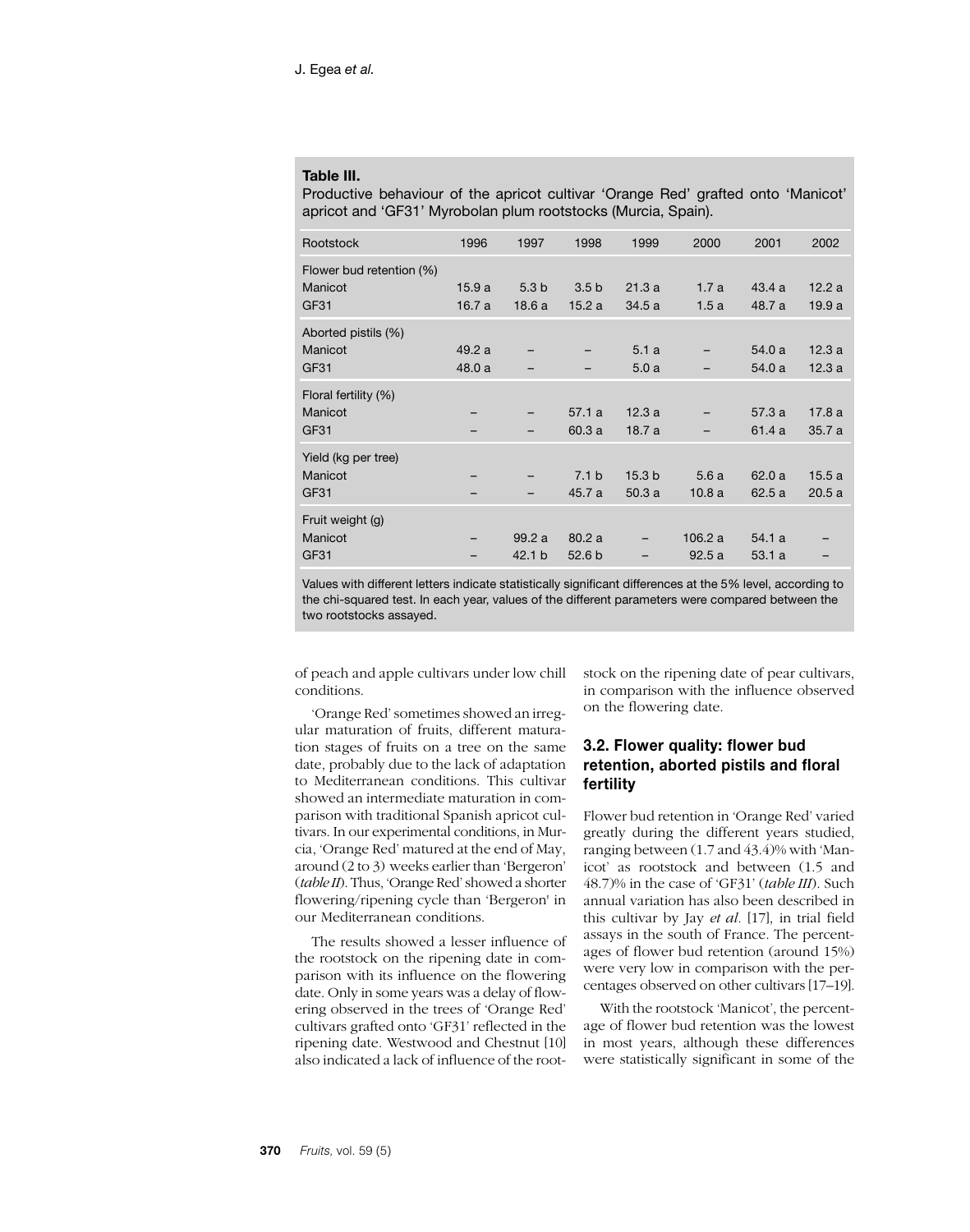years. However, the differences observed [(14.7 *versus* 22.2)% on average, for 'Manicot' and 'GF31', respectively] could be very significant in practice, in terms of final yield, in spite of not being significant in the statistical analysis. 'Orange Red' showed a high flower bud production in our Mediterranean conditions; and a small increase in flower bud retention, as observed with the rootstock 'GF31', could, therefore, greatly increase the profitability of the crop.

The percentage of aborted pistils ranged between 5.0 and 54.0 in both cases, 'Orange Red' grafted onto 'Manicot' or 'GF31' (*table III*). This annual variation has also been described in 'Orange Red' by Guerriero [20] and Jay *et al.* [17]. Thus, the results show a lack of influence of the rootstock on the abortion of pistils in apricot flowers. Percentages of aborted pistils of around 5% (1999) are low in comparison with values observed in other apricot cultivars [17]. However, during the year 2001 these percentages greatly increased, to 54%, probably due to the climatic conditions.

The values of floral fertility in 'Orange Red' ranged between (12.3 and 57.3)%, using 'Manicot' as rootstock, and between (18.7 and 61.4)% using 'GF31' (*table III*). In general, the percentages of floral fertility obtained in our work were low in comparison with percentages observed in other apricot cultivars [14], probably due to the lack of adaptation of 'Orange Red' apricot to Mediterranean climate conditions, as indicated by Beppu *et al.* [4] for cherry.

Floral fertility for the rootstock 'GF31' showed the highest percentage during all the studied years. These differences were not statistically significant. As for the flower bud retention, the differences observed [(36.1 and 44.1)% on average, in 'Manicot' and 'GF31', respectively] could be very significant in terms of final yield in spite of not being statistically significant. The increase in floral fertility observed with the rootstock 'GF31' could greatly increase the profitability of the crop.

## **3.3. Yield and fruit size**

In accordance with the yearly variation observed in the percentages of flower bud retention and floral fertility, yields varied greatly from year to year (*table III*). Values

ranged between (5.6 and 62.0) kg per tree for 'Manicot', and between (10.8 and 62.5) kg per tree for 'GF31'. This annual variation has been described previously in 'Orange Red' by different authors [17, 20]. The highest cumulative yield was obtained with the rootstock 'GF31'; nevertheless, the differences between the use of the two rootstocks were not statistically significant with the exception of the years 1998 and 1999.

The increase in flower bud retention of 'Orange Red' grafted onto the rootstock 'GF31' was the main factor responsible for the increase in yield observed with this rootstock. For example, during the year 1998, 'Manicot' showed a percentage of flower bud retention of 3.5% in comparison with the percentage of 15.2% observed in 'GF31'. These percentages of remaining flowers in the tree were in correlation with the final yield of 'Orange Red', six times higher with 'GF31' (45.7 kg per tree) than with 'Manicot' (7.1 kg per tree).

Fruit weight was affected by the yields obtained in each year with the two rootstocks assayed. Frequently, there was a correspondence between low yield and large fruit weight. Yields varied greatly from year to year and fruit weight ranged between (53.1 and 106.2) g with 'Manicot', and between (42.1 and 92.5) g with 'GF31'. In accordance with the observed yields, fruit weight was the largest with the rootstock 'Manicot' (with the lowest yields) during all the years studied. As for the yields, these differences were not statistically significant with the exception of the years 1998 and 1999.

## **4. Conclusions**

According to Chandler [16], rest requirements move across graft unions. In this sense, other flower characteristics could be affected by this interaction between the rootstock and the cultivars, in terms of floral development and fruit set, affecting productive behaviour. Our results show the influence of the rootstock on the productive behaviour of the apricot cultivar 'Orange Red' under the Mediterranean conditions of the study. The rootstock seemed to have an influence on the time of flowering of the cultivar, with a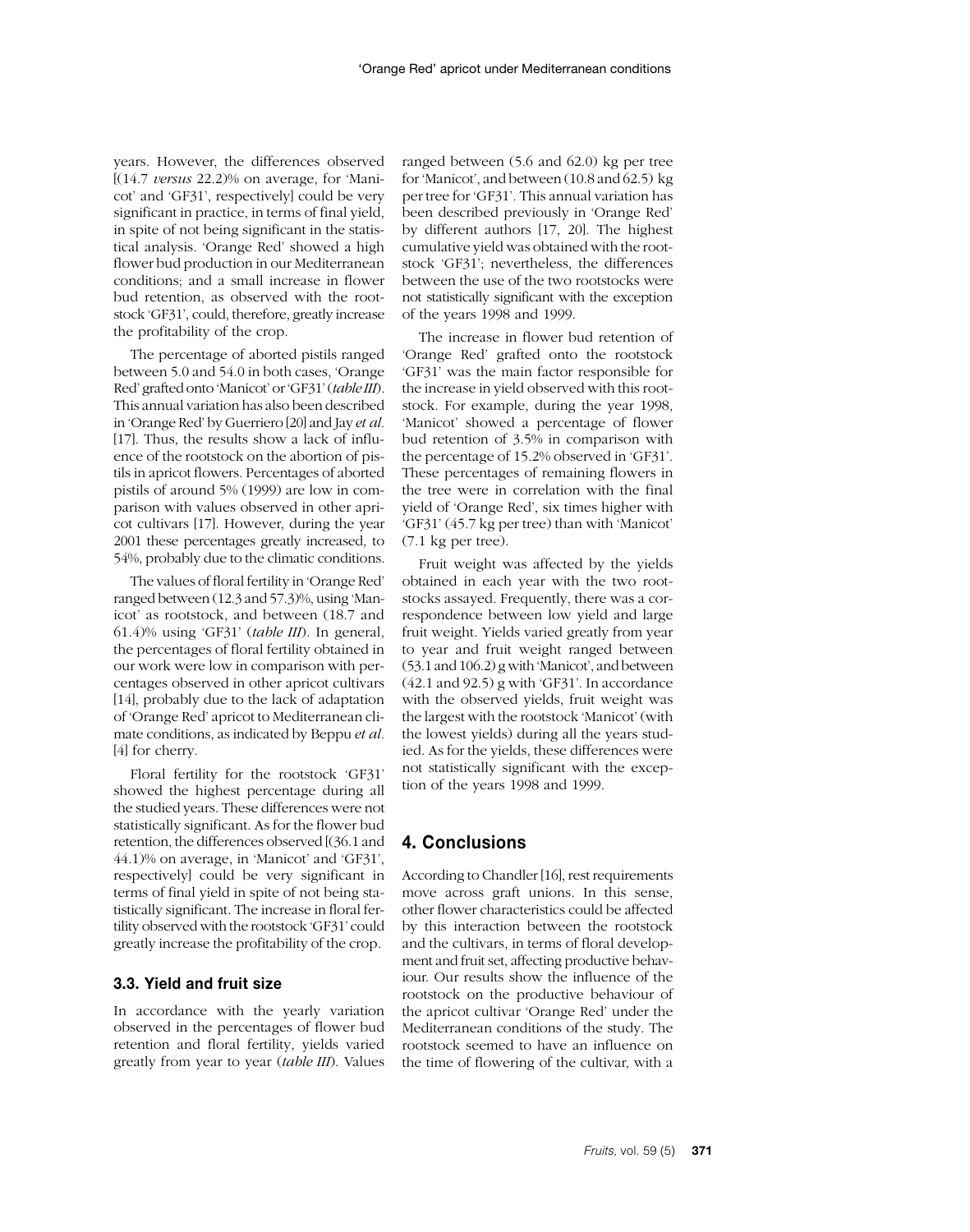smaller influence on the ripening date. On the other hand, the rootstock affected the percentages of flower bud retention and floral fertility with a direct effect on the yield per tree. The increase in flower bud retention observed with the rootstock 'GF31' was the main factor responsible for the increase in yield observed with this rootstock. Our results indicate, then, that the interaction between the cultivar and rootstock could be an interesting strategy for improvement of the adaptation of cultivars to different climatic areas.

# **Acknowledgements**

This study was financed by the projects *Mejora Genética del Albaricoquero* (AGF98- 0211-C03-02 and AGL2001-112-C02-01) from the Spanish Ministry of Science and Technology.

## **References**

- [1] Hough L.F., Bailey C.H., 30 years of apricot breeding in New Jersey, Acta Hortic. 121 (1982) 207–210.
- [2] Bailey C.H., Cowgill W., Hough L.F., Estimate of chilling requirements of apricot selections, Acta Hortic. 85 (1978) 184–189.
- [3] Abbott D.L., Physiology of fruit-set in apple, Pomol. Plant Breed. 7 (1971) 30–32.
- [4] Beppu K., Okamoto S., Sugiyama A., Kataoka I., Effects of temperature on flower development and fruit set of "Satohnishiki" sweet cherry (*Prunus avium*), J. Jpn. Soc. Hortic. Sci. 65 (1997) 707–712.
- [5] Browning G., Miller J.M., The association of year to year variation in average yield of pear cv. 'Conference' in England with weather variables, J. Hortic. Sci. 67 (1992) 593–599.
- [6] Egea J., Burgos L., Fructification problems in continental apricot cultivars growing under Mediterranean climate. Ovule development at anthesis in two climatic areas, J. Hortic. Sci. Biotech. 73 (1998) 107–110.
- [7] Jackson J.E., Hamer P.J.C., The causes of year-to-year variation in the average yield of 'Cox' orange Pippin'apple in England, J. Hortic. Sci. 55 (1980) 149–156.
- [8] Rodrigo J., Herrero M., Effects of pre-blossom temperatures on flower development and fruit set in apricot, Sci. Hortic. (Amsterdam) 92 (2002) 125–135.
- [9] Couvillon G.A., Finardi N., Magnani M., Freire C., Rootstock influences the chilling requirement of 'Rome Beauty' apple in Brazil, HortScience 19 (2) (1984) 255–256.
- [10] Westwood N.M., Chestnut N.E., Rest period chilling requirements of Bartlett pear as related to *Pyrus calleryana* and *P. communis* rootstocks, Proc. Am. Soc. Hortic. Sci. 84 (1964) 82–87.
- [11] Young E., Olcott-Reid B., Siberian C rootstock delays bloom of peach, J. Am. Soc. Hortic. Sci. 104 (2) (1979) 178–181.
- [12] Richardson E.A., Seeley S.D., Walker R.D., A model estimating the completion of rest for 'Red Haven' and 'Elberta' peach, Hort-Science 9 (1974) 331–332.
- [13] Guerriero R., Viti R., Monteleone P., Gentili M., La valutazione della dormienza nell´ albicocco: tre metodi a confronto, Frutticoltura 3 (2002) 73–77.
- [14] Lichou J., Audubert A., Jay M., Costes E., Influence of floral fertility and pollinisation on fruit drop and productivity of apricot, in: Ruhinaz Gülcan, Uygun Aksoy (Eds.), Xth Int. Symp. Apricot Culture, Izmir (Turkey), 1993, ISHS, Leiden, The Nederlands, 1995.
- [15] Zar J.H., Biostatistical analysis, Ed. Prentice Hall, New Jersey, USA, 1999, 665 p.
- [16] Chandler W.H., Some studies of rest in apple trees, Proc. Am. Soc. Hortic. Sci. 76 (1960)  $1 - 10$ .
- [17] Jay M., Lichou J., Costes E., Audubert A., Architecture de l'abricotier : évolution de l'arbre et de la mise à fruits, Infos–Ctifl 116 (1995) 28–33.
- [18] Legave J.M., García M., Marco F., Some descriptive aspects of drops process of flower buds or young flowers on apricot in south of France, Acta Hortic. 121 (1982) 75–83.
- [19] Martínez-Gómez P., Dicenta F., Ruiz D., Egea J., Flower bud abscission in apricot: competition between vegetative and flower buds, and effects of early defoliation and high preblossom temperatures, J. Hortic. Sci. Biotech. 77 (2002) 485–488.
- [20] Guerriero R., Albicocco, Frutticoltura 7/8 (1999) 12–16.